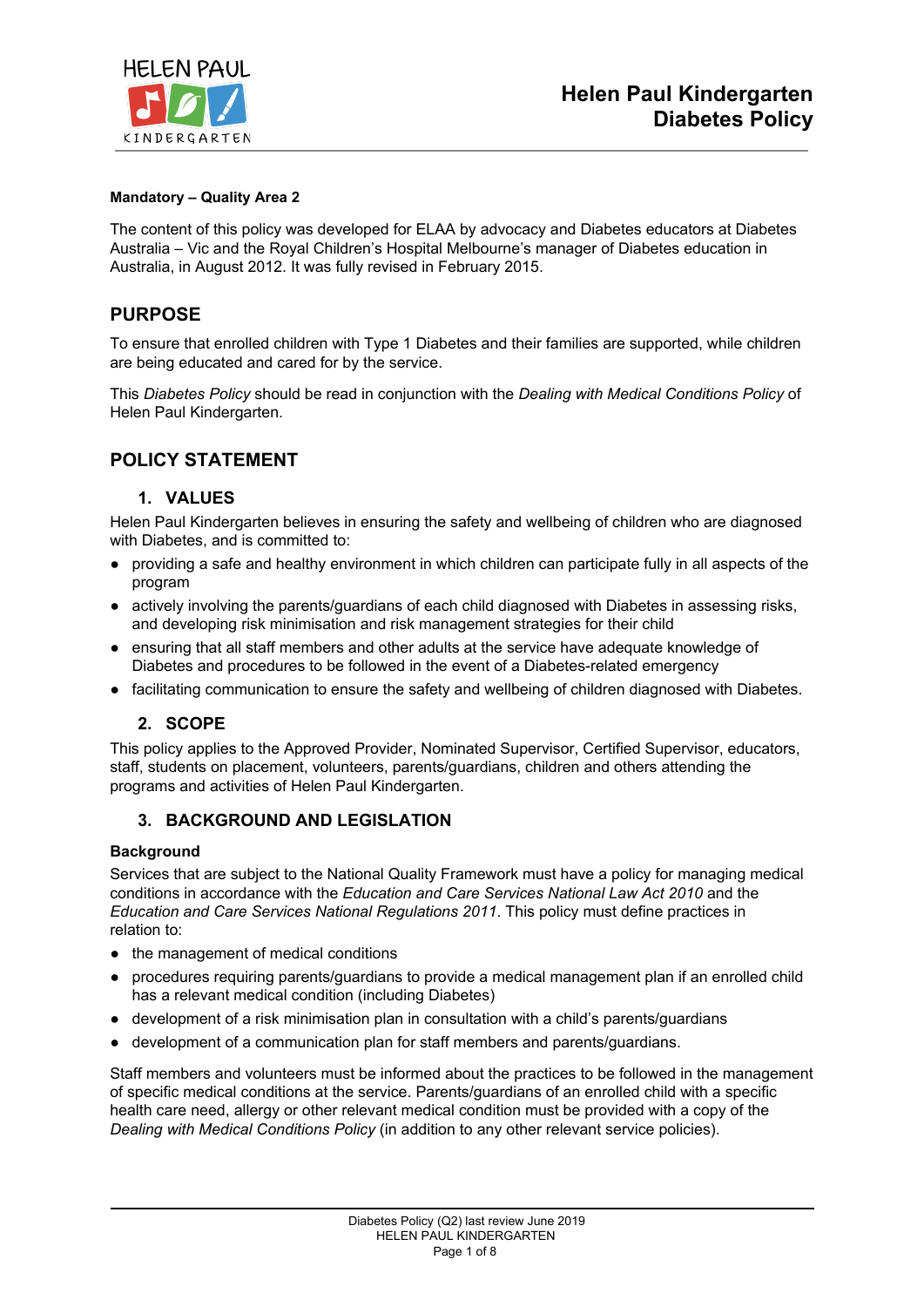

Services must ensure that each child with Diabetes has a current Diabetes action and management plan prepared specifically for that child by their Diabetes medical specialist team, at or prior to enrolment, and must implement strategies to assist children with Type 1 Diabetes. A child's Diabetes action and management plan provides staff members with all required information about that child's Diabetes care needs while attending the service.

The following lists key points to assist service staff to support children with Type 1 Diabetes:

- Follow the service's *Dealing with Medical Conditions Policy* (and this *Diabetes Policy*) and procedures for medical emergencies involving children with Type 1 Diabetes.
- Parents/guardians should notify the service immediately about any changes to the child's individual Diabetes action and management plan.
- The child's Diabetes medical specialist team may include an endocrinologist, Diabetes nurse educator and other allied health professionals. This team will provide parents/guardians with a Diabetes action and management plan to supply to the service. Examples can be found here: [http://www.Diabetesvic.org.au/type-1-Diabetes/children-a-adolescents/Diabetes-and-school](http://www.diabetesvic.org.au/type-1-diabetes/children-a-adolescents/diabetes-and-school)
- Contact Diabetes Australia Vic for further support, information and professional development sessions.

Most children with Type 1 Diabetes can enjoy and participate in service programs and activities to their full potential, but are likely to require additional support from service staff to manage their Diabetes. While attendance at the service should not be an issue for children with Type 1 Diabetes, they may require time away to attend medical appointments.

### **Legislation and standards**

Relevant legislation and standards include but are not limited to:

- *Education and Care Services National Law Act 2010*: Sections 167, 169
- *Education and Care Services National Regulations 2011*: Regulations 90–96, 102, 136, 137, 146, 147, 160–162, 168(2)(d), 173, 177, 181, 183, 184, 246
- *Health Records Act 2001* (Vic)
- *National Quality Standard*, Quality Area 2: Children's Health and Safety
	- − Standard 2.1: Each child's health is promoted
		- − Element 2.1.1: Each child's health needs are supported
		- − Element 2.1.4: Steps are taken to control the spread of infectious diseases and to manage injuries and illness, in accordance with recognised guidelines
	- − Standard 2.3: Each child is protected
		- − Element 2.3.3: Plans to effectively manage incidents and emergencies are developed in consultation with relevant authorities, practised and implemented
- *Occupational Health and Safety Act 2004* (Vic)
- *Privacy and Data Protection Act 2014* (Vic)
- *Privacy Act 1988* (Cth)
- *Public Health and Wellbeing Act 2008*
- *Public Health and Wellbeing Regulations 2009* (Vic)

The most current amendments to listed legislation can be found at:

- Victorian Legislation Victorian Law Today: HYPERLINK "http://www.legislation.vic.gov.au/" http://www.legislation.vic.gov.au/
- Commonwealth Legislation ComLaw: HYPERLINK "http://www.comlaw.gov.au/" http://www.comlaw.gov.au/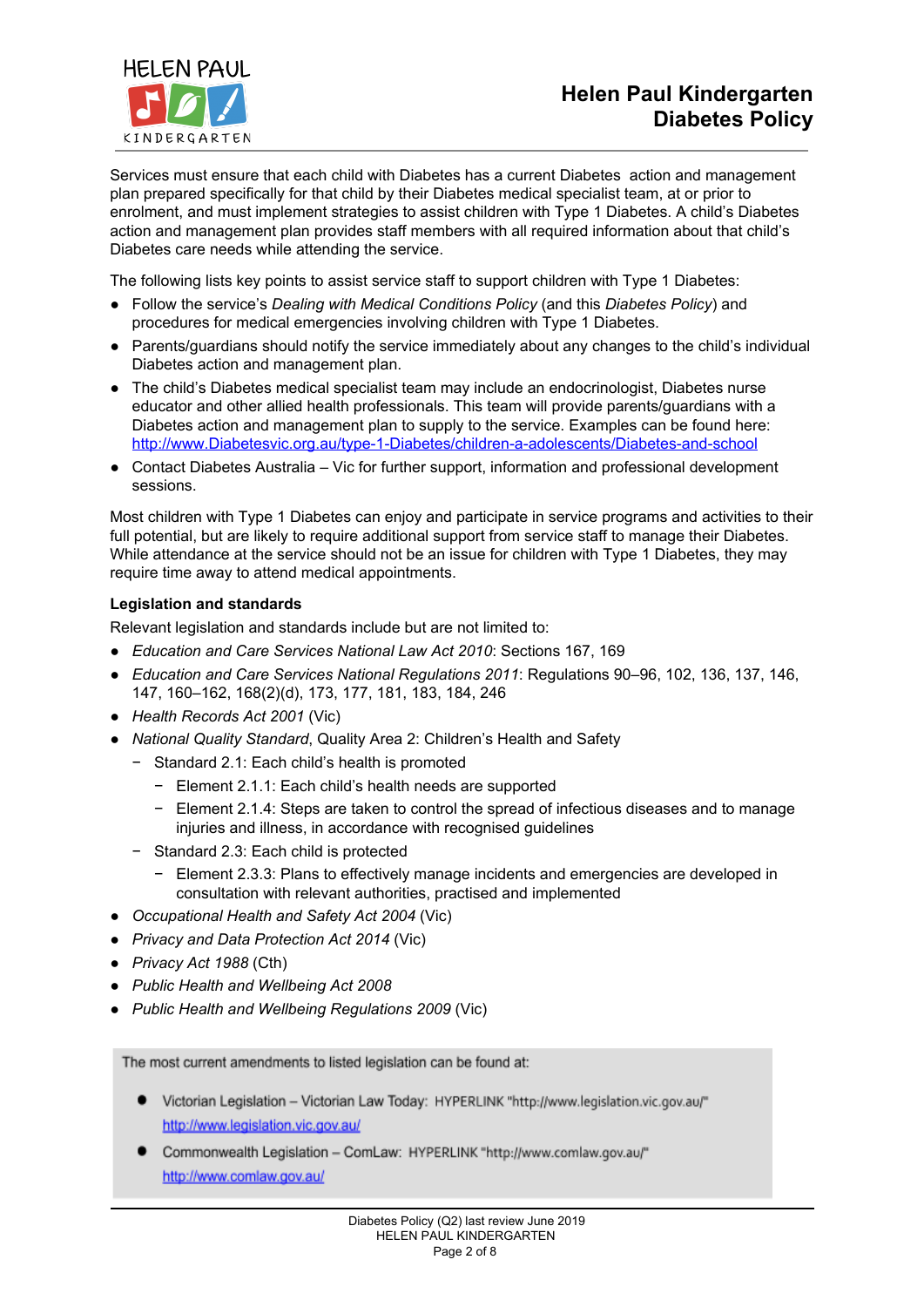# **Helen Paul Kindergarten Diabetes Policy**



## **4. DEFINITIONS**

The terms defined in this section relate specifically to this policy. For commonly used terms e.g. Approved Provider, Nominated Supervisor, Regulatory Authority etc. refer to the *General Definitions* section of this manual.

**Type 1 Diabetes:** An autoimmune condition that occurs when the immune system damages the insulin producing cells in the pancreas. Type 1 Diabetes is treated with insulin replacement via injections or a continuous infusion of insulin via a pump. Without insulin treatment, Type 1 Diabetes is life threatening.

**Type 2 Diabetes:** Occurs when either insulin is not working effectively (insulin resistance) or the pancreas does not produce sufficient insulin (or a combination of both). Type 2 Diabetes accounts for 85 to 90 per cent of all cases of Diabetes and usually develops in adults over the age of 45 years, but is increasingly occurring in individuals at a younger age. Type 2 Diabetes is unlikely to be seen in children under the age of 4 years.

**Hypoglycaemia** *or* **hypo (low blood glucose):** Hypoglycaemia refers to having a blood glucose level that is lower than normal i.e. below 4 mmol/L, even if there are no symptoms. Neurological symptoms can occur at blood glucose levels below 4 mmol/L and can include sweating, tremors, headache, pallor, poor co-ordination and mood changes. Hypoglycaemia can also impair concentration, behaviour and attention, and symptoms can include a vague manner and slurred speech.

Hypoglycaemia is often referred to as a 'hypo'. Common causes include but are not limited to:

- taking too much insulin
- delaying a meal
- consuming an insufficient quantity of carbohydrate
- undertaking unplanned or unusual exercise.

It is important to treat hypoglycaemia promptly and appropriately to prevent the blood glucose level from falling even lower, as very low levels can lead to loss of consciousness and possibly convulsions.

The child's Diabetes action and management plan will provide specific guidance for services in preventing and treating a hypo.

**Hyperglycaemia (high blood glucose):** Hyperglycaemia occurs when the blood glucose level rises above 15 mmol/L. Hyperglycaemia symptoms can include increased thirst, tiredness, irritability and urinating more frequently. High blood glucose levels can also affect thinking, concentration, memory, problem-solving and reasoning. Common causes include but are not limited to:

- taking insufficient insulin
- consuming too much carbohydrate
- common illnesses such as a cold
- stress.

**Insulin:** Medication prescribed and administered by injection or continuously by a pump device to lower the blood glucose level. In the body, insulin allows glucose from food (carbohydrates) to be used as energy, and is essential for life.

**Blood glucose meter:** A compact device used to check a small blood drop sample to determine the blood glucose level.

**Insulin pump:** A small, computerised device to deliver insulin constantly, connected to an individual via an infusion line inserted under the skin.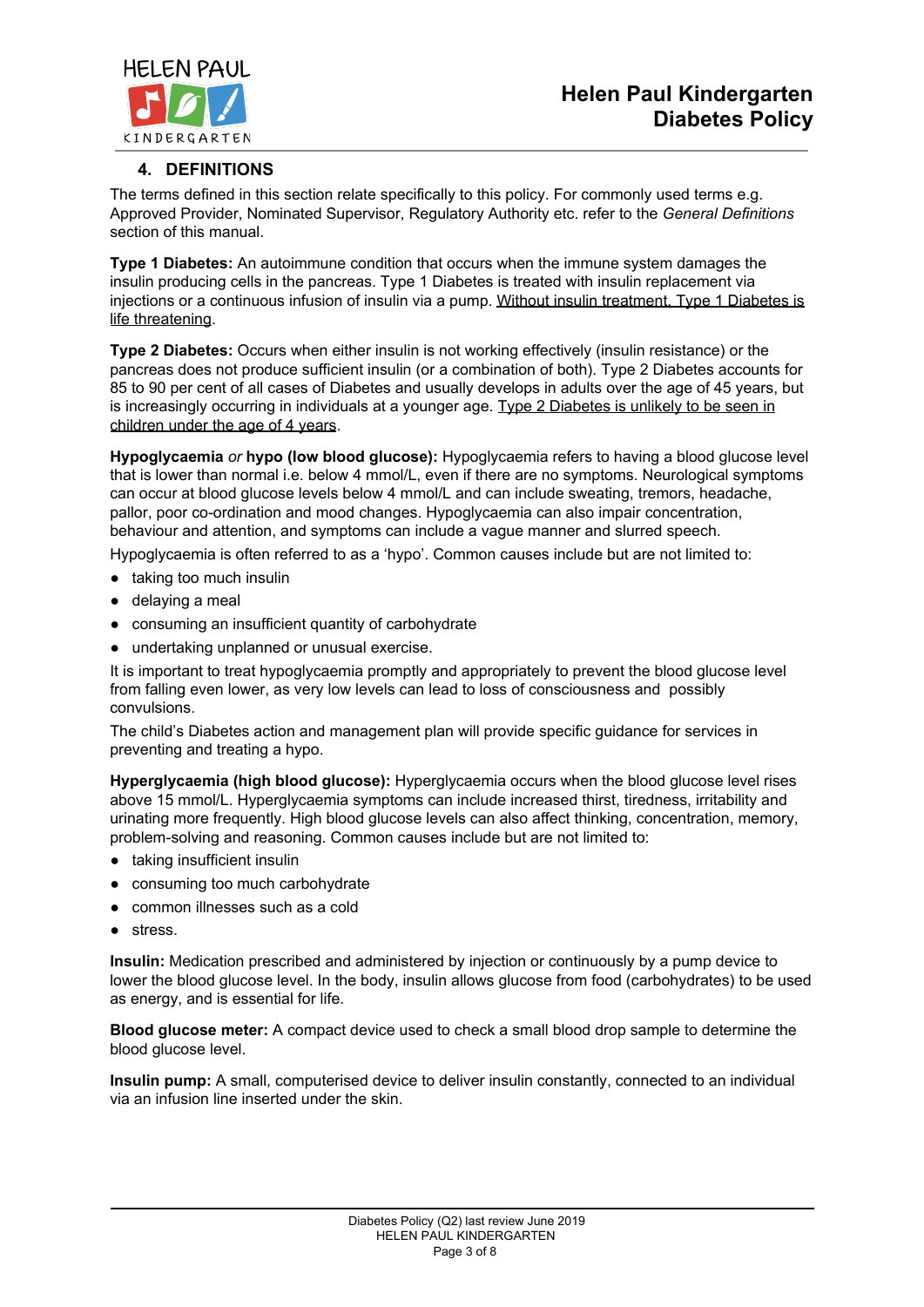

# **Helen Paul Kindergarten Diabetes Policy**

**Ketones:** Occur when there is insufficient insulin in the body. High levels of ketones can make children very sick. Extra insulin is required (given to children by parents/guardians) when ketone levels are >0.6 mmol/L if insulin is delivered via a pump, or >1.0 mmol/L if on injected insulin.

## **5. SOURCES AND RELATED POLICIES**

### **Sources**

- Caring for Diabetes in Children and [Adolescents,](http://www.rch.org.au/diabetesmanual/index.cfm?doc_id=2352) Royal Children's Hospital Melbourne: [http://www.rch.org.au/Diabetesmanual/](http://www.rch.org.au/diabetesmanual/)
- Diabetes Australia Vic: [www.Diabetesvic.org.au/type-1-Diabetes/children-a-adolescents](http://www.diabetesvic.org.au/type-1-diabetes/children-a-adolescents)
	- − Information about professional learning for teachers (i.e. *Diabetes in Schools* one day seminars for teachers and early childhood staff), sample management plans and online resources.

Examples of current action and management plans can be found here: [http://www.Diabetesvic.org.au/type-1-Diabetes/children-a-adolescents/Diabetes-and-school](http://www.diabetesvic.org.au/type-1-diabetes/children-a-adolescents/diabetes-and-school)

### **Service policies**

- *Administration of First Aid Policy*
- *Administration of Medication Policy*
- *Dealing with Medical Conditions Policy*
- *Enrolment and Orientation Policy*
- *Excursions and Service Events Policy*
- *Food Safety Policy*
- *Hygiene Policy*
- *Incident, Injury, Trauma and Illness Policy*
- *Inclusion and Equity Policy*
- *Nutrition and Active Play Policy*
- *Occupational Health and Safety Policy*
- *Privacy and Confidentiality Policy*
- *Supervision of Children Policy*

# **PROCEDURES**

### **The Approved Provider is responsible for:**

- ensuring that a Diabetes policy is developed and implemented at the service
- ensuring that the Nominated Supervisor, educators, staff, students and volunteers at the service are provided with a copy of the *Diabetes Policy*, including the section on management strategies (refer to Attachment 1 – Strategies for the management of Diabetes in children at the service), and the *Dealing with Medical Conditions Policy*
- ensuring that the programs delivered at the service are inclusive of children diagnosed with Diabetes (refer to *Inclusion and Equity Policy*), and that children with Diabetes can participate in all activities safely and to their full potential
- ensuring that the parents/guardians of an enrolled child who is diagnosed with Diabetes are provided with a copy of the *Diabetes Policy* (including procedures) and the *Dealing with Medical Conditions Policy* (Regulation 91)
- ensuring that the Nominated Supervisor, staff and volunteers at the service are aware of the strategies to be implemented for the management of Diabetes at the service (refer to Attachment 1 – Strategies for the management of Diabetes in children at the service)
- ensuring that staff have access to appropriate training and professional development opportunities and are adequately resourced to work with children with Type 1 Diabetes and their families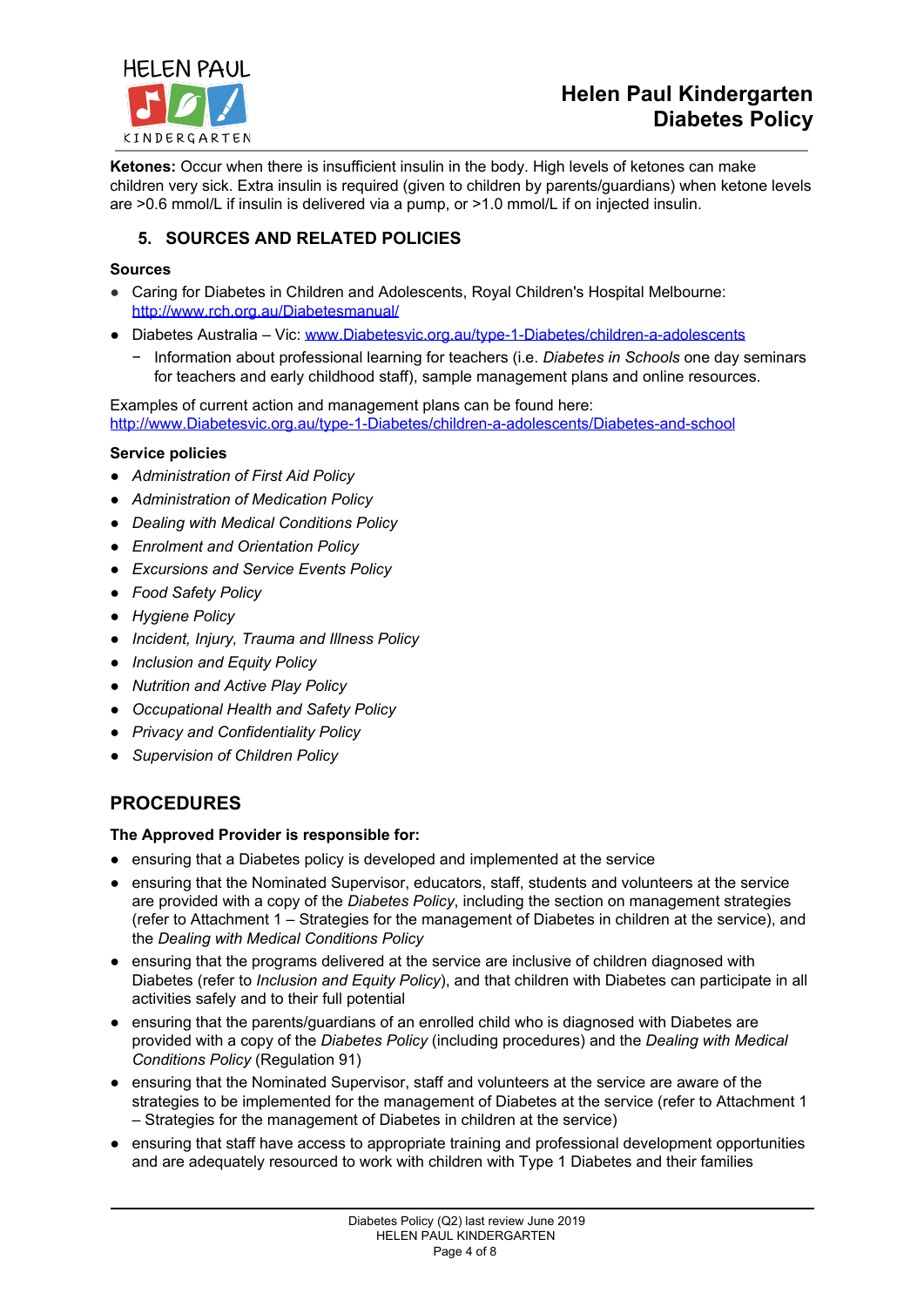



- ensuring that the Nominated Supervisor, educators, staff, students, volunteers and others at the service follow the child's Diabetes action and management plan in the event of an incident at the service relating to their Diabetes
- ensuring that a risk minimisation plan is developed for each enrolled child diagnosed with Diabetes in consultation with the child's parents/guardians, in accordance with Regulation 90(iii)
- ensuring that a communication plan is developed for staff and parents/guardians in accordance with Regulation 90(iv), and encouraging ongoing communication between parents/guardians and staff regarding the management of the child's medical condition
- ensuring that children diagnosed with Diabetes are not discriminated against in any way and are able to participate fully in all programs and activities at the service
- following appropriate reporting procedures set out in the *Incident, Injury, Trauma and Illness Policy* in the event that a child is ill, or is involved in a medical emergency or an incident at the service that results in injury or trauma.

### **The Nominated Supervisor is responsible for:**

**HELEN PAUL** 

KINDERGARTEN

- ensuring that the *Diabetes Policy* is implemented at the service
- compiling a list of children with Diabetes and placing it in a secure but readily accessible location known to all staff. This should include the Diabetes action and management plan for each child
- following the strategies developed for the management of Diabetes at the service (refer to Attachment 1 – Strategies for the management of Diabetes in children at the service)
- organising appropriate training and professional development for educators and staff to enable them to work effectively with children with Type 1 Diabetes and their families
- ensuring that all staff, including casual and relief staff, are aware of children diagnosed with Diabetes, symptoms of low blood sugar levels, and the location of medication and Diabetes action and management plans
- following the child's Diabetes action and management plan in the event of an incident at the service relating to their Diabetes
- following the risk minimisation plan for each enrolled child diagnosed with Diabetes
- ensuring that programmed activities and experiences take into consideration the individual needs of all children, including children diagnosed with Diabetes
- communicating daily with parents/guardians regarding the management of their child's Diabetes
- ensuring that children diagnosed with Diabetes are not discriminated against in any way and are able to participate fully in all programs and activities at the service.

### **Certified Supervisors and other educators/staff are responsible for:**

- reading and complying with this *Diabetes Policy* and the *Dealing with Medical Conditions Policy*
- following the strategies developed for the management of Diabetes at the service (refer to Attachment 1 – Strategies for the management of Diabetes in children at the service)
- working with individual parents/guardians to determine the most appropriate support for their child
- following the risk minimisation plan for each enrolled child diagnosed with Diabetes
- knowing which children are diagnosed with Diabetes, and the location of their medication and Diabetes action and management plans
- following the child's Diabetes action and management plan in the event of an incident at the service relating to their Diabetes
- communicating daily with parents/guardians regarding the management of their child's medical condition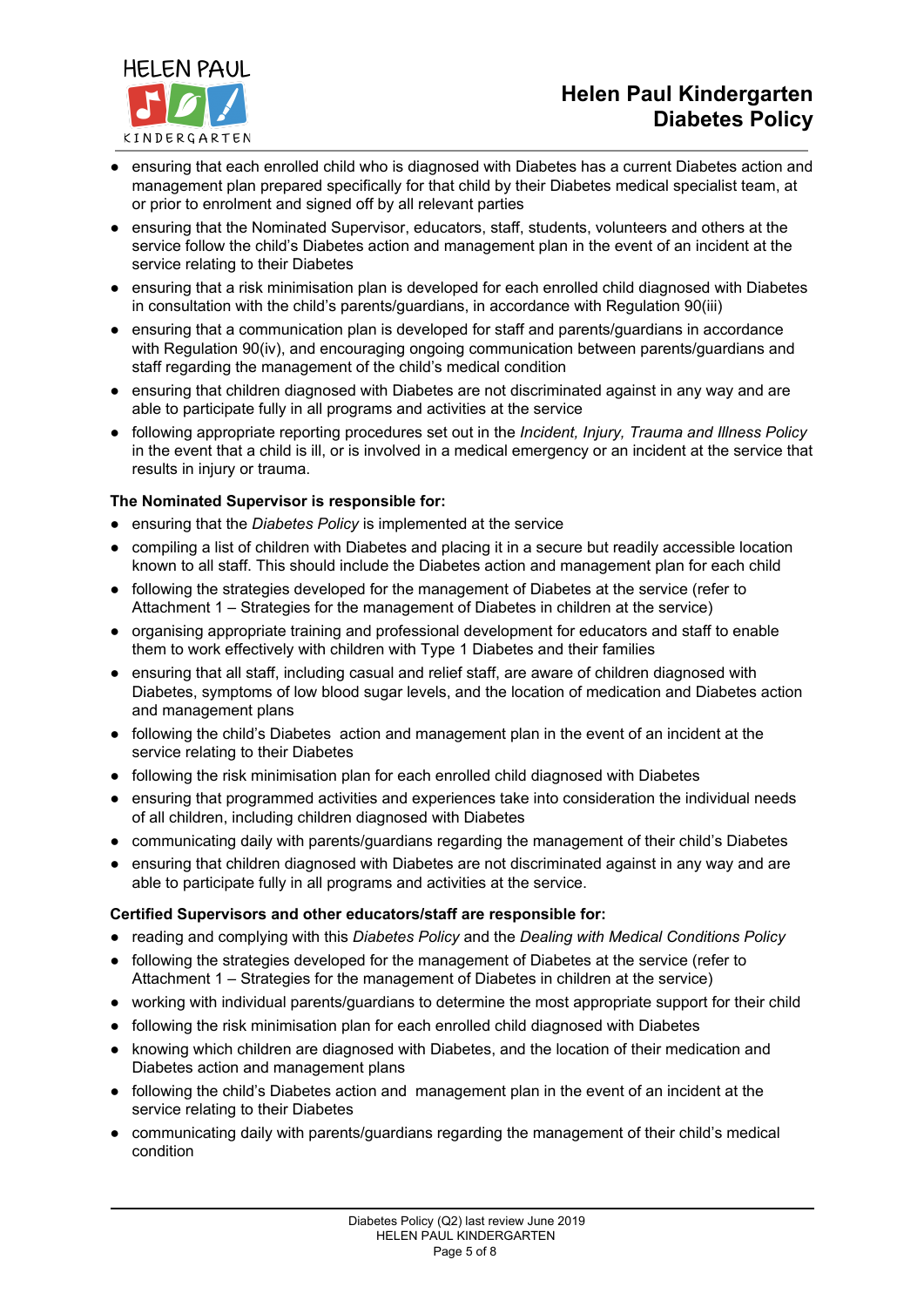

ensuring that children diagnosed with Diabetes are not discriminated against in any way and are able to participate fully in all programs and activities at the service.

### **All parents/guardians are responsible for:**

reading and complying with this *Diabetes Policy*, Diabetes management strategies (refer to Attachment 1 – Strategies for the management of Diabetes in children at the service), and the *Dealing with Medical Conditions Policy.*

### **Parents/guardians of children diagnosed with Type 1 Diabetes are responsible for:**

- providing the service with a current Diabetes action and management plan prepared specifically for their child by their Diabetes medical specialist team and signed off by all relevant parties
- working with the Approved Provider to develop a risk minimisation plan for their child
- working with the Approved Provider to develop a communication plan
- working with educators and staff to assist them to provide the most appropriate support for their child
- ensuring that they provide the service with any equipment, medication or treatment, as specified in the child's individual Diabetes action and management plan.

### **Volunteers and students, while at the service, are responsible for following this policy and its procedures.**

# **EVALUATION**

In order to assess whether the values and purposes of the policy have been achieved, the Approved Provider will:

- selectively audit enrolment checklists (for example, annually) to ensure that documentation is current and complete
- regularly seek feedback from everyone affected by the policy regarding its effectiveness
- monitor the implementation, compliance, complaints and incidents in relation to this policy
- keep the policy up to date with current legislation, research, policy and best practice
- revise the policy and procedures as part of the service's policy review cycle, or following a hypo emergency at the service, to identify any changes required
- notify parents/guardians at least 14 days before making any changes to this policy or its procedures.

# **ATTACHMENTS**

● Attachment 1: Strategies for the management of Diabetes in children at the service

# **AUTHORISATION**

This policy was adopted by the Approved Provider of Helen Paul Kindergarten on 15 July 2019

**REVIEW DATE:** 2020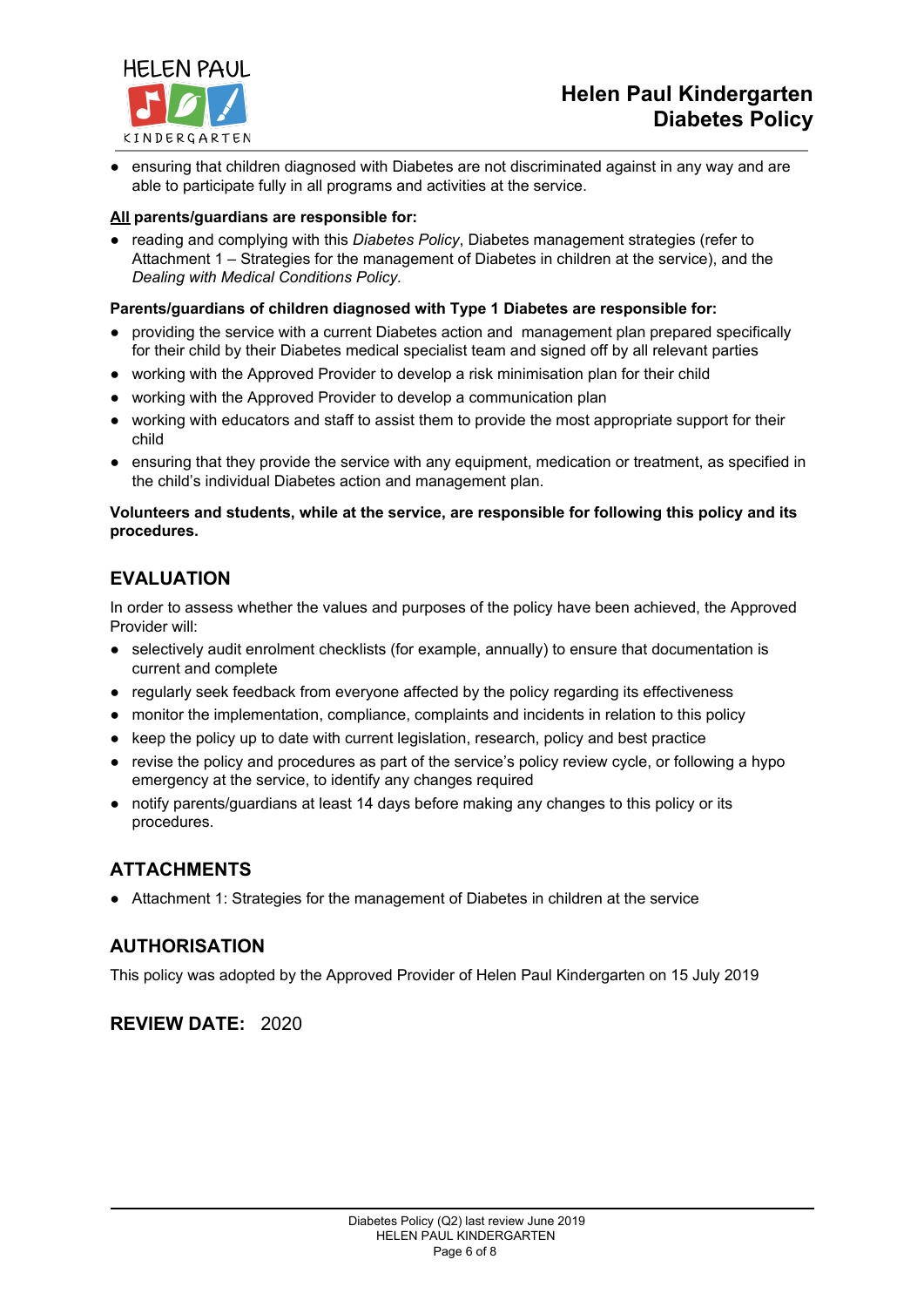

# **ATTACHMENT 1 Strategies for the management of Diabetes in children at the service**

| <b>Strategy</b>                                      | <b>Action</b>                                                                                                                                                                                                                                                                                                                                                                                                                                                                                                                                                                                                                                                                                                                                                                                                                                                                                                                                                                                                                                                                                                                                                                                                                                                                                                                                                                                                                                                                                   |
|------------------------------------------------------|-------------------------------------------------------------------------------------------------------------------------------------------------------------------------------------------------------------------------------------------------------------------------------------------------------------------------------------------------------------------------------------------------------------------------------------------------------------------------------------------------------------------------------------------------------------------------------------------------------------------------------------------------------------------------------------------------------------------------------------------------------------------------------------------------------------------------------------------------------------------------------------------------------------------------------------------------------------------------------------------------------------------------------------------------------------------------------------------------------------------------------------------------------------------------------------------------------------------------------------------------------------------------------------------------------------------------------------------------------------------------------------------------------------------------------------------------------------------------------------------------|
| <b>Monitoring of</b><br>blood glucose (BG)<br>levels | Checking of blood glucose (BG) levels is performed using a blood<br>$\bullet$<br>glucose meter (refer to Definitions) and a finger pricking device. The<br>child's Diabetes action and management plan should state the times<br>that BG levels should be checked, the method of relaying<br>information to parents/guardians about BG levels and any<br>intervention required if the BG level is found to be below or above<br>certain thresholds. A communication book can be used to provide<br>information about the child's BG levels between parents/guardians<br>and the service at the end of each session.<br>Checking of BG occurs at least four times every day to evaluate the<br>$\bullet$<br>insulin dose. Some of these checks may need to be done while a<br>child is at the service – at least once, but often twice. Routine times<br>for checking include before meals, before bed and regularly<br>overnight.<br>Additional checking times will be specified in the child's Diabetes<br>$\bullet$<br>action and management plan. These could include such times as<br>when a 'hypo' is suspected.<br>Children are likely to need assistance with performing BG checks.<br>$\bullet$<br>Parents/guardians should be asked to teach service staff about BG<br>$\bullet$<br>checking procedures.<br>Parents/guardians are responsible for supplying a blood glucose<br>meter, in-date test strips and a finger pricking device for use by their<br>child while at the service. |
| <b>Managing</b><br>hypoglycaemia<br>(hypos)          | Hypos or suspected hypos should be recognised and treated<br>$\bullet$<br>promptly, according to the instructions provided in the child's<br>Diabetes action and management plan.<br>Parents/guardians are responsible for providing the service with oral<br>$\bullet$<br>hypoglycaemia treatment (hypo food) for their child in an<br>appropriately labelled container.<br>This hypo container must be securely stored and readily accessible<br>to all staff.                                                                                                                                                                                                                                                                                                                                                                                                                                                                                                                                                                                                                                                                                                                                                                                                                                                                                                                                                                                                                                |
| Administering<br>insulin                             | Administration of insulin during service hours may be required; this<br>$\bullet$<br>will be specified in the child's Diabetes action and management<br>plan.<br>As a guide, insulin for service-aged children is commonly<br>administered:<br>twice a day: before breakfast and dinner at home<br>by a small insulin pump worn by the child<br>If insulin is required please seek specific advice from the child's<br>Diabetes treatment team.                                                                                                                                                                                                                                                                                                                                                                                                                                                                                                                                                                                                                                                                                                                                                                                                                                                                                                                                                                                                                                                 |
| <b>Managing ketones</b>                              | Ketone checking may be required when their blood glucose level is<br>$\bullet$<br>>15.0 mmol/L.<br>Refer to the child's Diabetes action and management plan.                                                                                                                                                                                                                                                                                                                                                                                                                                                                                                                                                                                                                                                                                                                                                                                                                                                                                                                                                                                                                                                                                                                                                                                                                                                                                                                                    |